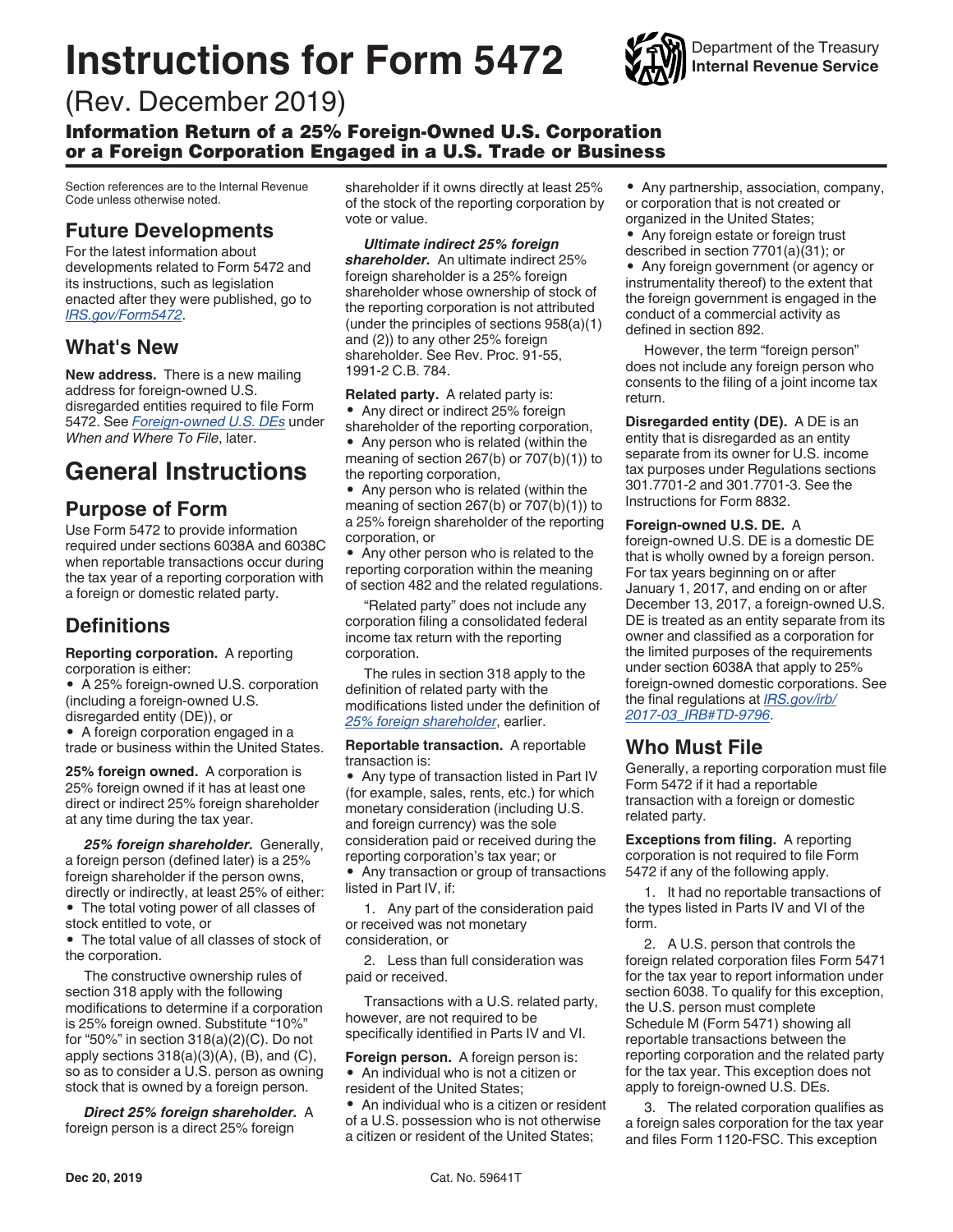<span id="page-1-0"></span>does not apply to foreign-owned U.S. DEs.

4. It is a foreign corporation that does not have a permanent establishment in the United States under an applicable income tax treaty and timely files Form 8833.

5. It is a foreign corporation all of whose gross income is exempt from taxation under section 883 and it timely and fully complies with the reporting requirements of sections 883 and 887.

6. Both the reporting corporation and the related party are not U.S. persons as defined in section 7701(a)(30) and the transactions will not generate in any tax year:

• Gross income from sources within the United States or income effectively connected, or treated as effectively connected, with the conduct of a trade or business within the United States; or

• Any expense, loss, or other deduction that is allocable or apportionable to such income.

**Consolidated returns.** If a reporting corporation is a member of an affiliated group filing a consolidated income tax return, Regulations section 1.6038A-2 may be satisfied by filing a U.S. consolidated Form 5472. The common parent must attach to Form 5472 a schedule stating which members of the U.S. affiliated group are reporting corporations under section 6038A, and which of those members are joining in the consolidated filing of Form 5472. The schedule must show the name, address, and employer identification number (EIN) of each member who is including transactions on the consolidated Form 5472.

**Note.** A member is not required to join in filing a consolidated Form 5472 just because the other members of the group choose to file one or more Forms 5472 on a consolidated basis.

#### **When and Where To File**

File Form 5472 as an attachment to the reporting corporation's income tax return by the due date (including extensions) of that return.

**Foreign-owned U.S. DEs.** While a foreign-owned U.S. DE has no income tax return filing requirement, as a result of final regulations under section 6038A, it will now be required to file a pro forma Form 1120 with Form 5472 attached by the due date (including extensions) of the return. The **only** information required to be completed on Form 1120 is the name and address of the foreign-owned U.S. DE and items B and E on the first page. The foreign-owned U.S. DE has the same tax year used by its owner for U.S. tax filing

requirements or, if none, the calendar year.

"Foreign-owned U.S. DE" should be written across the top of Form 1120. File these forms by:

• Fax (300 DPI or higher) to 855-887-7737, or

• Mail to:

Internal Revenue Service 1973 Rulon White Blvd M/S 6112 Attn: PIN Unit Ogden, Utah 84201

**Note.** Foreign-owned U.S. DEs are required to use the special mailing address, earlier. These filers do not use the mailing addresses provided in the instructions for Form 1120.

*Extension of time to file.* A foreign-owned U.S. DE required to file Form 5472 can request an extension of time to file by filing Form 7004. The DE must file Form 7004 by the regular due date of the return. Because the Form 5472 of a DE must be attached to a pro forma Form 1120, the code for Form 1120 should be entered on Form 7004, Part I, line 1. "Foreign-owned U.S. DE" should be written across the top of Form 7004.

The DE must fax or mail the Form 7004 to the fax number or mailing address identified, earlier, by the due date (excluding extensions) of the return. For these entities, do not use the regular filing address listed in the Instructions for Form 7004.

For further general information, see the Instructions for Form 7004.

### **Electronic Filing of Form 5472**

If you file your income tax return electronically, see the instructions for your income tax return for general information about electronic filing.

*If you are a foreign-owned U.S. DE, you cannot file Form 5472 DE, you cannot file Form 5472*<br> **electronically. See Foreign-owned** U.S. DEs *under* When and Where To File*, earlier, for acceptable methods of filing.*

#### **Accrued Payments and Receipts**

A reporting corporation that uses an accrual method of accounting must use accrued payments and accrued receipts for purposes of computing the total amount to enter on each line of Form 5472. See Regulations section 1.6038A-2(b)(8).

#### **Penalties**

**Penalties for failure to file Form 5472.**  A penalty of \$25,000 will be assessed on any reporting corporation that fails to file Form 5472 when due and in the manner prescribed. The penalty also applies for failure to maintain records as required by Regulations section 1.6038A-3.

**Note.** Filing a substantially incomplete Form 5472 constitutes a failure to file Form 5472.

Each member of a group of corporations filing a consolidated information return is a separate reporting corporation subject to a separate \$25,000 penalty and each member is jointly and severally liable.

If the failure continues for more than 90 days after notification by the IRS, an additional penalty of \$25,000 will apply. This penalty applies with respect to each related party for which a failure occurs for each 30-day period (or part of a 30-day period) during which the failure continues after the 90-day period ends.

Criminal penalties under sections 7203, 7206, and 7207 also may apply for failure to submit information or for filing false or fraudulent information.

#### **Record Maintenance Requirements**

A reporting corporation must keep the permanent books of account or records as required by section 6001. These books must be sufficient to establish the correctness of the reporting corporation's federal income tax return, including information or records that might be relevant to determine the correct treatment of transactions with related parties. See Regulations section 1.6038A-3 for more detailed information. Also, see Regulations sections 1.6038A-1(h) and 1.6038A-1(i) for special rules that apply to small corporations and reporting corporations with related party transactions of de minimis value.

## **Specific Instructions**

#### **Part I**

**Line 1a. Address.** Include the suite, room, or other unit number after the street address. If the Post Office does not deliver mail to the street address and the corporation has a P.O. box, show the box number instead.

*Foreign address.* Enter the information in the following order: city, province or state, and country. Follow the country's practice for entering the postal code, if any. Do not abbreviate the country name.

**Line 1c. Total assets.** Domestic reporting corporations enter the total assets from item D, page 1, Form 1120. Foreign reporting corporations enter the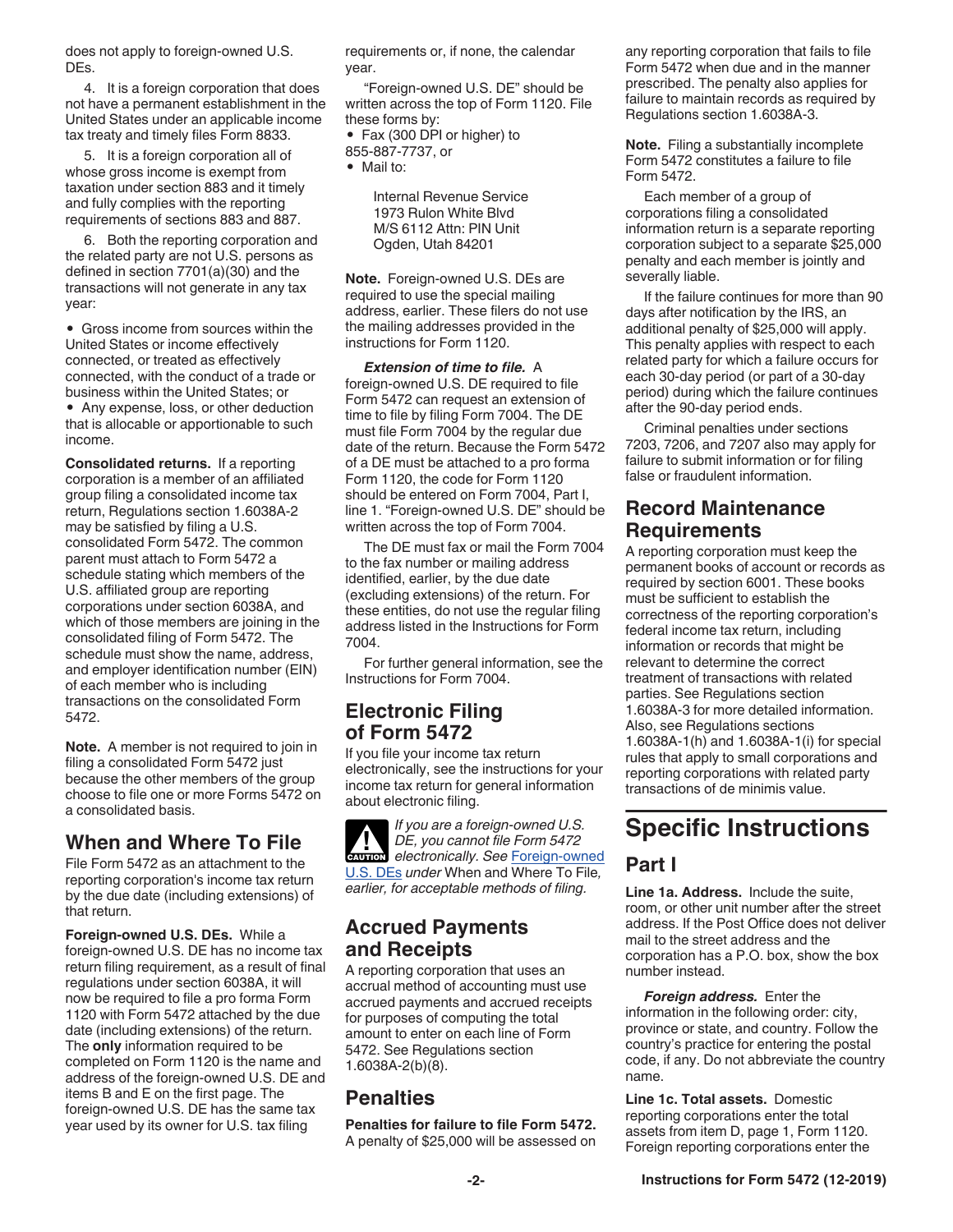<span id="page-2-0"></span>amount from line 17, column (d), Schedule L, Form 1120-F.

**Lines 1d and 1e.** Enter a description of the principal business activity and enter the principal business activity code. See the Instructions for Form 1120 or Form 1120-F for a list of principal business activities and their associated codes.

**Line 1f.** Enter the total value in U.S. dollars of all foreign related party transactions reported in Parts IV and VI of **this** Form 5472. This is the total of the amounts entered on lines 13 and 26 of Part IV plus the fair market value of the nonmonetary and less-than-full consideration transactions reported in Part VI. Do **not** complete line 1f if the reportable transaction is with a U.S.-related party.

**Line 1g.** File a separate Form 5472 for each foreign or each U.S. person who is a related party with which the reporting corporation had a reportable transaction. Enter the total number of Forms 5472 (including this one) being filed for the tax year.

**Line 1h.** Enter the total value in U.S. dollars of all foreign-related party transactions reported in Parts IV and VI of **all** Forms 5472 filed for the tax year. This is the total of the amounts entered on line 1f of **all** Forms 5472 filed for the tax year (including this one).

**Line 1j.** Check the box if this is the first year the U.S. reporting corporation has filed a Form 5472.

**Line 1m.** Provide the principal country(ies) where business is conducted. **Do not** include any country(ies) in which business is conducted solely through a subsidiary. **Do not** enter "worldwide" instead of listing the country(ies). These rules also apply to lines 2c, 3c, 4c, Part II, and line 1f, Part III.

**Line 2.** For purposes of this line: • "Foreign person" has the same meaning as provided, earlier, under *Definitions*.

• 50% direct or indirect ownership is determined by applying the constructive ownership rules of section 318 with the modifications listed under the definition of 25% foreign shareholder, earlier.

**Line 3.** Check this box if you are a foreign-owned U.S. DE.

#### **Part II**

**Note.** Only 25% foreign-owned U.S. corporations, including foreign-owned U.S. DEs, complete Part II. For a foreign-owned U.S. DE, report the information for the foreign owner on the lines provided for the 25% foreign shareholder.

The form provides sufficient space to report information for two direct 25% foreign shareholders and two ultimate indirect 25% foreign shareholders. If more space is needed, show the information requested in Part II on an attached sheet.

Report on lines 1a through 1e information about the direct 25% foreign shareholder who owns (by vote or value) the largest percentage of the stock of the U.S. reporting corporation.

Report on lines 2a through 2e information about the direct 25% foreign shareholder who owns (by vote or value) the second-largest percentage of the stock of the U.S. reporting corporation.

Report on lines 3a through 3e information about the ultimate indirect 25% foreign shareholder who owns (by vote or value) the largest percentage of the stock of the U.S. reporting corporation.

Report on lines 4a through 4e information about the ultimate indirect 25% foreign shareholder who owns (by vote or value) the second-largest percentage of the stock of the U.S. reporting corporation.

**Part II, heading.** Check the box if any direct or indirect 25% foreign shareholder identified in Part II is a surrogate foreign corporation as defined in section 7874(a) (2)(B) resulting from an inversion in the current year or in the previous 10 years.

**Lines 1b(1), 2b(1), 3b(1), and 4b(1).**  For each 25% foreign shareholder listed in Part II, enter the shareholder's U.S. identifying number, if any. Individuals should enter a social security number or a taxpayer identification number issued by the IRS. All other entities should enter an EIN.

**Lines 1b(2), 2b(2), 3b(2), and 4b(2).**  For each 25% foreign shareholder listed in Part II, enter the shareholder's reference ID number, if required. A reference ID number is required only in cases where no U.S. identifying number was entered for the shareholder on the preceding line (line 1b(1), 2b(1), 3b(1), or 4b(1)). However, filers are permitted to enter both an EIN and a reference ID number. If applicable, enter the reference ID number (defined later) you have assigned to the 25% foreign shareholder.

*Reference ID number.* A reference ID number is a number established by or on behalf of the reporting corporation identified in Part I that is assigned to 25% foreign shareholders and/or related foreign parties with respect to which Form 5472 reporting is required. These numbers are used to uniquely identify the 25% foreign shareholder or related foreign party in order to keep track of such foreign person from tax year to tax year. The

reference ID number must meet the requirements set forth, later.

**Note.** Because reference ID numbers are established by or on behalf of the reporting corporation filing Form 5472, there is no need to apply to the IRS to request a reference ID number or for permission to use these numbers.

*Requirements.* The reference ID number that is entered must be alphanumeric (defined later), and no special characters or spaces are permitted. The length of a given reference ID number is limited to 50 characters.

For these purposes, the term "alphanumeric" means the entry can be alphabetical, numeric, or any combination of the two.

The same reference ID number must be used consistently from tax year to tax year with respect to a given 25% foreign shareholder or related foreign party. If for any reason a reference ID number falls out of use (for example, the 25% foreign shareholder or related foreign party no longer exists due to disposition or liquidation), the reference ID number used for such foreign person cannot be used again for another 25% foreign shareholder or related foreign party for purposes of Form 5472 reporting.

There are some situations that warrant correlation of a new reference ID number with a previous reference ID number when assigning a new reference ID number to a 25% foreign shareholder or related foreign party.

For example, in the case of a merger or acquisition involving a 25% foreign shareholder or related foreign party, a Form 5472 filer must use a reference ID number which correlates the previous reference ID number with the new reference ID number assigned to the 25% foreign shareholder or related foreign party.

In the case of an entity classification election that is made on behalf of a 25% foreign shareholder or related foreign party on Form 8832, Regulations section 301.6109-1(b)(2)(v) requires the 25% foreign shareholder or related foreign party to have an EIN for this election. For the first tax year that Form 5472 is filed after an entity classification election is made on behalf of the 25% foreign shareholder or related foreign party on Form 8832, the new EIN must be entered in the applicable entry space in Part II or Part III and the old reference ID number must be entered in the applicable entry space to the right. In subsequent years, the Form 5472 filer may continue to enter both the EIN and the reference ID number, but must enter at least the EIN.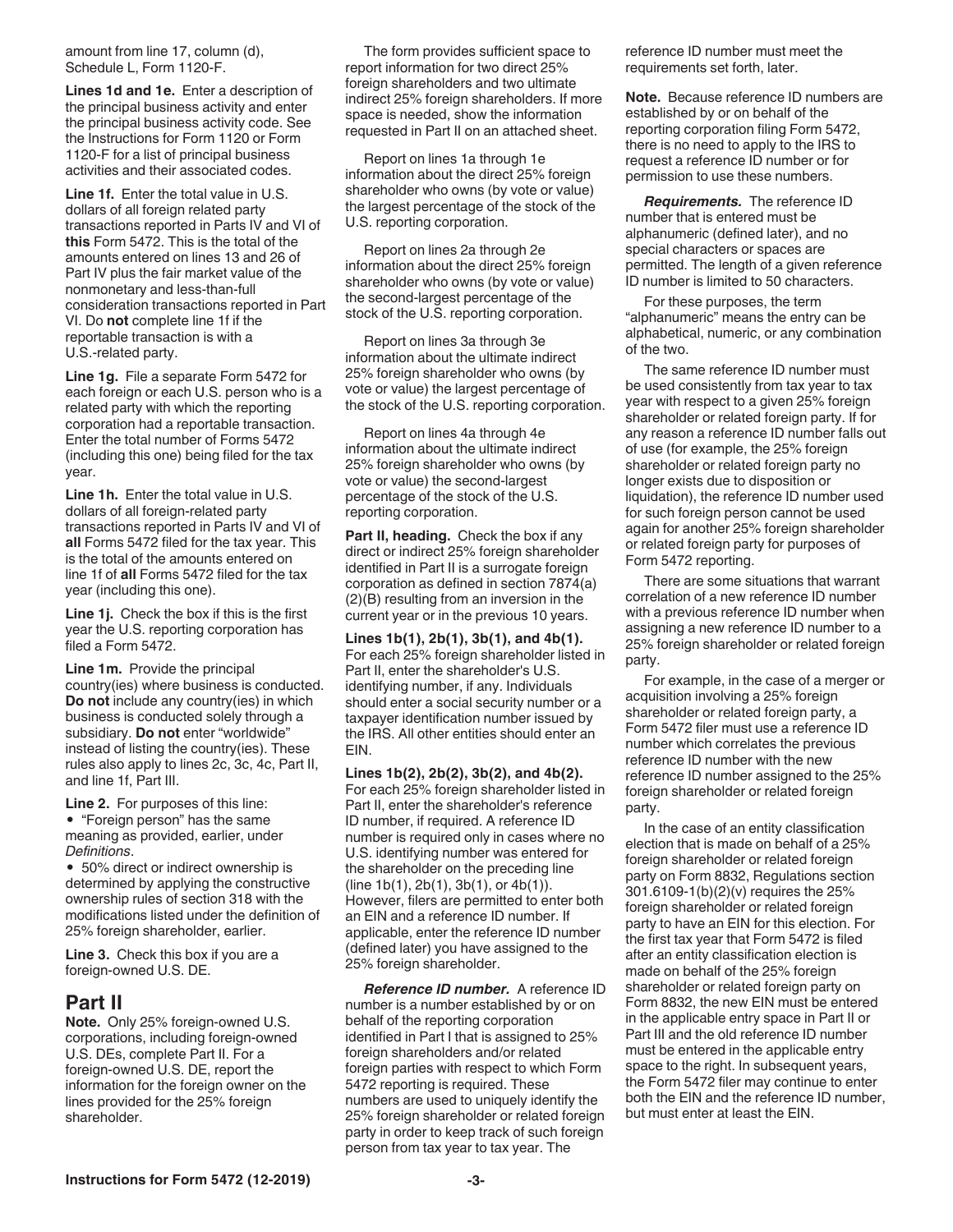You must correlate the reference ID numbers as follows.

• New reference ID number [space] Old reference ID number.

• If there is more than one old reference ID number, you must enter a space between each such number.

• As indicated, earlier, the length of a given reference ID number is limited to 50 characters and each number must be alphanumeric and no special characters are permitted.

**Note.** This correlation requirement applies only to the first year the new reference ID number is used.

**Lines 1b(3), 2b(3), 3b(3), and 4b(3).** A foreign-owned U.S. DE **must** enter an FTIN, if any, for each direct and ultimate foreign owner listed in Part II. If a foreign-owned U.S. DE has, as a direct owner, a foreign DE, report that foreign DE as the direct owner. The FTIN should be used consistently on an annual basis when filing Form 5472, as an EIN or reference ID number would be used. If you do not have an FTIN, enter "None" or "N/A" in the FTIN block. If you have a U.S. identifying number and/or reference ID number, you can enter it in the appropriate block, as discussed, earlier.

Filers of Form 5472, other than foreign-owned U.S. DEs, can enter an FTIN on these lines. However, they also must enter a U.S. identifying number or reference ID number on lines 1b(1)–4b(1) or 1b(2)–4b(2), respectively. If you are not a foreign-owned U.S. DE, and do not have an FTIN, leave the block blank.

**Lines 3a–3e and lines 4a–4e.** Attach an explanation of the attribution of ownership. See Rev. Proc. 91-55, and Regulations section 1.6038A-1(e).

#### **Part III**

All filers must complete Part III even if the related party has been identified in Part II as a 25% foreign shareholder. Report in Part III information about the related party (domestic or foreign) with which the reporting corporation had reportable transactions during the tax year.

**Line 1b(1).** Enter the related party's U.S. identifying number, if any. Individuals should enter a social security number or a taxpayer identification number issued by the IRS. All other entities should enter an EIN.

**Line 1b(2).** If the related party is a foreign person, enter the related party's reference ID number, if required. A reference ID number is required only in cases where no U.S. identifying number was entered for the foreign related party on line 1b(1). However, filers are permitted to enter both an EIN and a reference ID number. If applicable, enter the reference ID number

you have assigned to the foreign-related party. See *[Reference ID number](#page-2-0)*, earlier, for more information.

#### **Part IV**

**Note.** Do **not** complete Part IV for transactions with a domestic related party.

When completing Part IV or Part VI, the terms "paid" and "received" include accrued payments and accrued receipts.

State all amounts in U.S. dollars and attach a schedule showing the exchange rates used.

If the related party transactions occur between a related party and a partnership that is, in whole or in part, owned by a reporting corporation, the reporting corporation reports only the percentage of the value of the transaction(s) equal to the percentage of its partnership interest. This rule does not apply if the reporting corporation owns a less-than-25% interest in the partnership. The rules of attribution apply when determining the reporting corporation's percentage of partnership interest.

Generally, all reportable transactions between the reporting corporation and a related foreign party must be entered in Part IV.

**Reasonable estimates.** When actual amounts are not determinable, enter reasonable estimates (discussed later) of the total dollar amount of each of the categories of transactions conducted between the reporting corporation and the related person in which monetary consideration (U.S. currency or foreign currency) was the sole consideration paid or received during the tax year of the reporting corporation.

A reasonable estimate is any amount reported on Form 5472 that is at least 75% but not more than 125% of the actual amount required to be reported.

**Small amounts.** If any actual amount in a transaction or a series of transactions between a foreign-related party and the reporting corporation does not exceed a total of \$50,000, the amount may be reported as "\$50,000 or less."

**Lines 3 and 16.** Report on these lines platform contribution transaction payments received and paid by the reporting corporation (without giving effect to any netting of payments due and owed). See Regulations section 1.482-7(b)(1)(ii). The corporation is required to complete both lines only if the corporation provides a platform contribution to other controlled participants and is required to make platform contribution transaction payments to other controlled participants that provide a platform contribution to

other controlled cost-sharing arrangement participants.

**Note.** The term "platform contribution transaction" is not limited to transactions that occurred on or after January 5, 2009, or transactions that occur according to a cost-sharing arrangement that was not in effect before January 5, 2009. See Regulations sections 1.482-7(m)(1) and 2(i).

**Lines 4 and 17.** Report on these lines cost-sharing transaction payments received and paid by the reporting corporation (without giving effect to any netting of payments due and owed). See Regulations section 1.482-7(b)(1)(i). The corporation is required to complete line 4 only if the corporation itself incurred intangible development costs. If the corporation does not itself incur intangible development costs, then it should only report cost-sharing transaction payments made on line 17.

**Note.** The term "cost-sharing transaction" is not limited to transactions that occurred on or after January 5, 2009, or transactions that occur according to a cost-sharing arrangement that was not in effect before January 5, 2009. See Regulations sections 1.482-7(m)(1) and 2(i).

**Line 9. Amounts borrowed.** Report amounts borrowed using either the outstanding balance method or the monthly average method. If the outstanding balance method is used, enter the beginning and ending outstanding balance for the tax year on lines 9a and 9b. If the monthly average method is used, skip line 9a and enter the monthly average for the tax year on line 9b.

#### **Line 12. Other amounts received.**

Enter amounts received that are not specifically reported on lines 1 through 11. Include amounts on line 12 to the extent that these amounts are taken into account in determining the taxable income of the reporting corporation.

**Line 22. Amounts loaned.** Report the amounts loaned using either the outstanding balance method or the monthly average method. If the outstanding balance method is used, enter the beginning and ending outstanding balance for the tax year on lines 22a and 22b. If the monthly average method is used, skip line 22a and enter the monthly average for the tax year on line 22b.

**Line 23. Interest paid.** Report the amount of interest paid or accrued. If the amount of interest paid or accrued is subject to the limitation of section 163(j), report only the amount allowed as a deduction under that section. For more information, see the Instructions for Form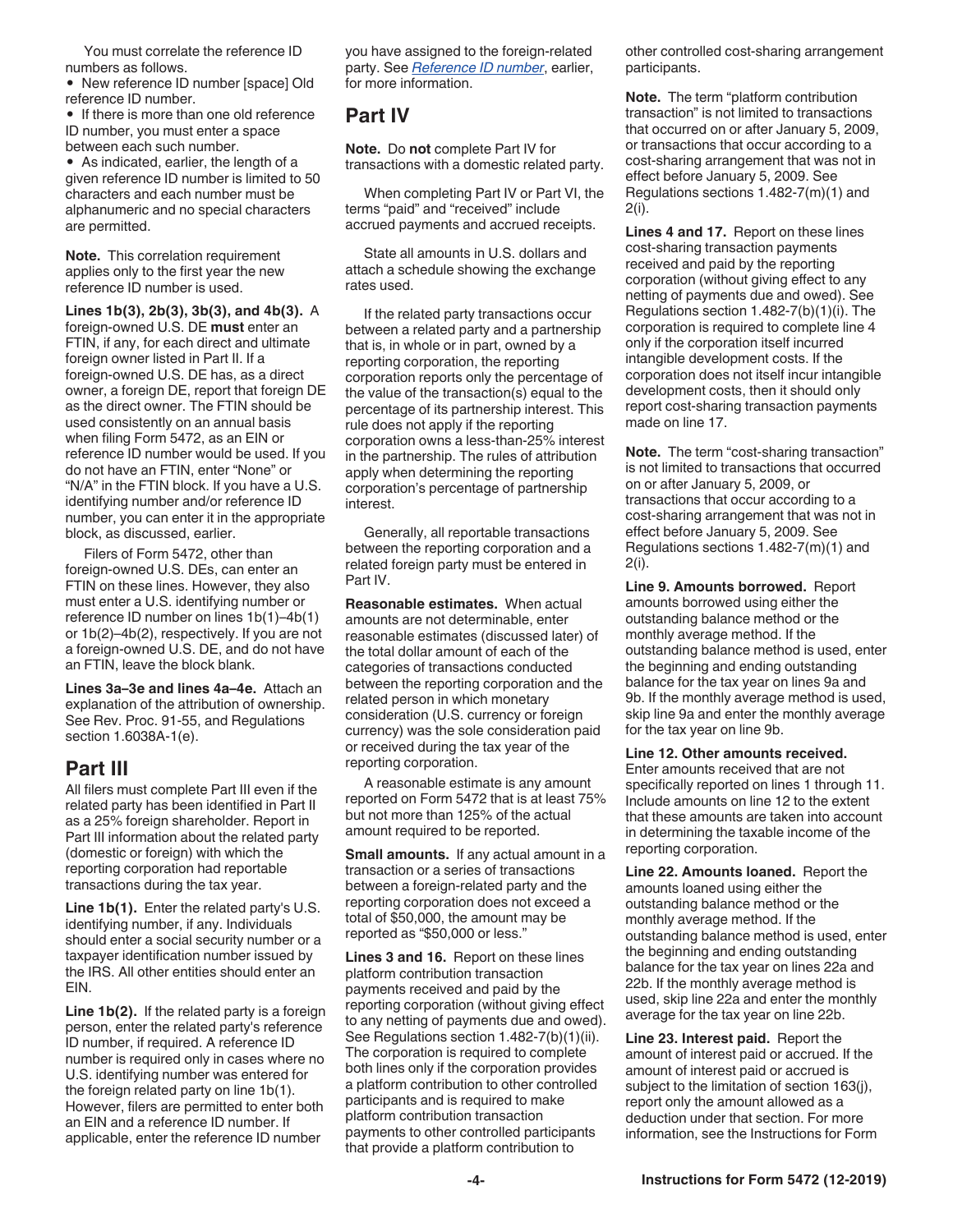8990. Any amounts accrued or paid in excess of the amount allowed as a deduction under section 163(j) will be treated as interest paid or accrued in a subsequent year and are required to be reported on this line in the year the deferred amount is allowed as a deduction.

**Line 25. Other amounts paid.** Enter amounts paid that are not specifically reported on lines 14 through 24. Include amounts on line 25 to the extent that these amounts are taken into account in determining the taxable income of the reporting corporation.

#### **Part V**

You must check the box in Part V if you are a foreign-owned DE that had any other transaction as defined by Regulations section 1.482-1(i)(7) not already entered in Part IV. These transactions include amounts paid or received in connection with the formation, dissolution, acquisition, and disposition of the entity, including contributions to and distributions from the entity. Describe these on an attached statement.

#### **Part VI**

**Note.** Do not complete Part VI for transactions with a domestic related party.

If the related party is a foreign person, the reporting corporation must attach a schedule describing each reportable transaction, or group of reportable transactions. The description must include sufficient information so that the nature and approximate monetary value of the transaction or group of transactions can be determined. The schedule should include:

1. A description of all property (including monetary consideration), rights, or obligations transferred from the reporting corporation to the foreign-related party and from the foreign-related party to the reporting corporation;

2. A description of all services performed by the reporting corporation for the foreign-related party and by the foreign-related party for the reporting corporation; and

3. A reasonable estimate of the fair market value of all properties and services exchanged, if possible, or some other reasonable indicator of value.

If the entire consideration received for any transaction includes both tangible and intangible property and the consideration paid is solely monetary consideration, report the transaction in Part IV instead of Part VI if the intangible property was related and incidental to the transfer of the tangible property (for example, a right to warranty services).

See the instructions for Part IV, earlier, for information on reasonable estimates and small amounts.

#### **Part VII**



*All reporting corporations must complete the additional complete the additional*<br> *information in Part VII.* 

**Lines 5a and 5b.** Section 267A disallows a deduction for certain interest and royalty payments or accruals. In general, section 267A applies when:

• The interest or royalty is paid or accrued to a related party,

• Under its tax laws, the related party either:

1. Does not include the full amount in income, or

2. Is allowed a deduction with respect to the amount.

• The amount is paid or accrued pursuant to a hybrid transaction or by, or to, a hybrid entity.

When section 267A applies, the deduction generally is disallowed to the extent the related party does not include the amount in income or is allowed a deduction with respect to the amount. However, the deduction is not disallowed to the extent the amount is included in the gross income of a U.S. shareholder under section 951(a). For definitions of terms, see section 267A.

**Lines 6a–6d.** Check the "Yes" box if the filer of this Form 5472 is claiming a deduction under section 250 with respect to FDII derived from transactions described in Part IV and enter the amounts included in Part IV on lines 6b, through 6d. State all amounts in U.S. dollars and attach a schedule showing the exchange rates used. If no deduction is being claimed with respect to such transactions, check the "No" box.

See Form 8993 and its instructions for information on the section 250 deduction.

## **Part VIII**

**Line 1.** Enter the amount of base erosion payments made by the reporting corporation (if any). The term base erosion payment generally means any amount paid or accrued by the reporting corporation to a foreign person, which is a related party and with respect to which a U.S. deduction is allowed under Chapter 1 of the Code. See section 59A(d)(1).

Base erosion payments also include amounts paid or accrued by the reporting corporation to the foreign related party in connection with the acquisition of depreciable or amortizable property (section 59A(d)(2)), certain reinsurance payments (section 59A(d)(3)), and certain payments relating to expatriated entities (section 59A(d)(4)).

**Line 2.** Enter the amount of base erosion tax benefits of the reporting corporation (if any). The term base erosion tax benefit generally means any U.S. deduction which is allowed under Chapter 1 for the taxable year with respect to any base erosion payment. See sections 59A(c)(2) (A) and 59A(c)(2)(B) for further details.

The term base erosion tax benefit also includes certain reductions in gross premiums with respect to certain reinsurance payments described in section 59A(d)(3) and certain reductions in gross receipts with respect to certain expatriated entities described in section 59A(d)(4).

**Line 3.** Enter the amount of qualified derivative payments made by the reporting corporation. The term qualified derivative payment generally means any payment made by a taxpayer according to a derivative with respect to which the taxpayer:

• Recognizes gain or loss as if such derivative were sold for its fair market value on the last business day of the taxable year (and such additional times);

• Treats any gain or loss so recognized as ordinary; and

• Treats the character of all items of income, deduction, gain, or loss with respect to a payment according to the derivative as ordinary.

A qualified derivative payment is not a base erosion payment or a base erosion tax benefit and should not be included on Part VIII, lines 1 and 2. See section 59A(h) for further details.

**Note.** A reporting corporation will be treated as meeting the reporting requirement of section 59A(h)(2)(B) by entering an amount on line 3.

**Paperwork Reduction Act Notice.** We ask for the information on this form to carry out the Internal Revenue laws of the United States. You are required to give us the information. We need it to ensure that you are complying with these laws and to allow us to figure and collect the right amount of tax.

You are not required to provide the information requested on a form that is subject to the Paperwork Reduction Act unless the form displays a valid OMB control number. Books or records relating to a form or its instructions must be retained as long as their contents may become material in the administration of any Internal Revenue law. Generally, tax returns and return information are confidential, as required by section 6103.

The time needed to complete and file this form will vary depending on individual